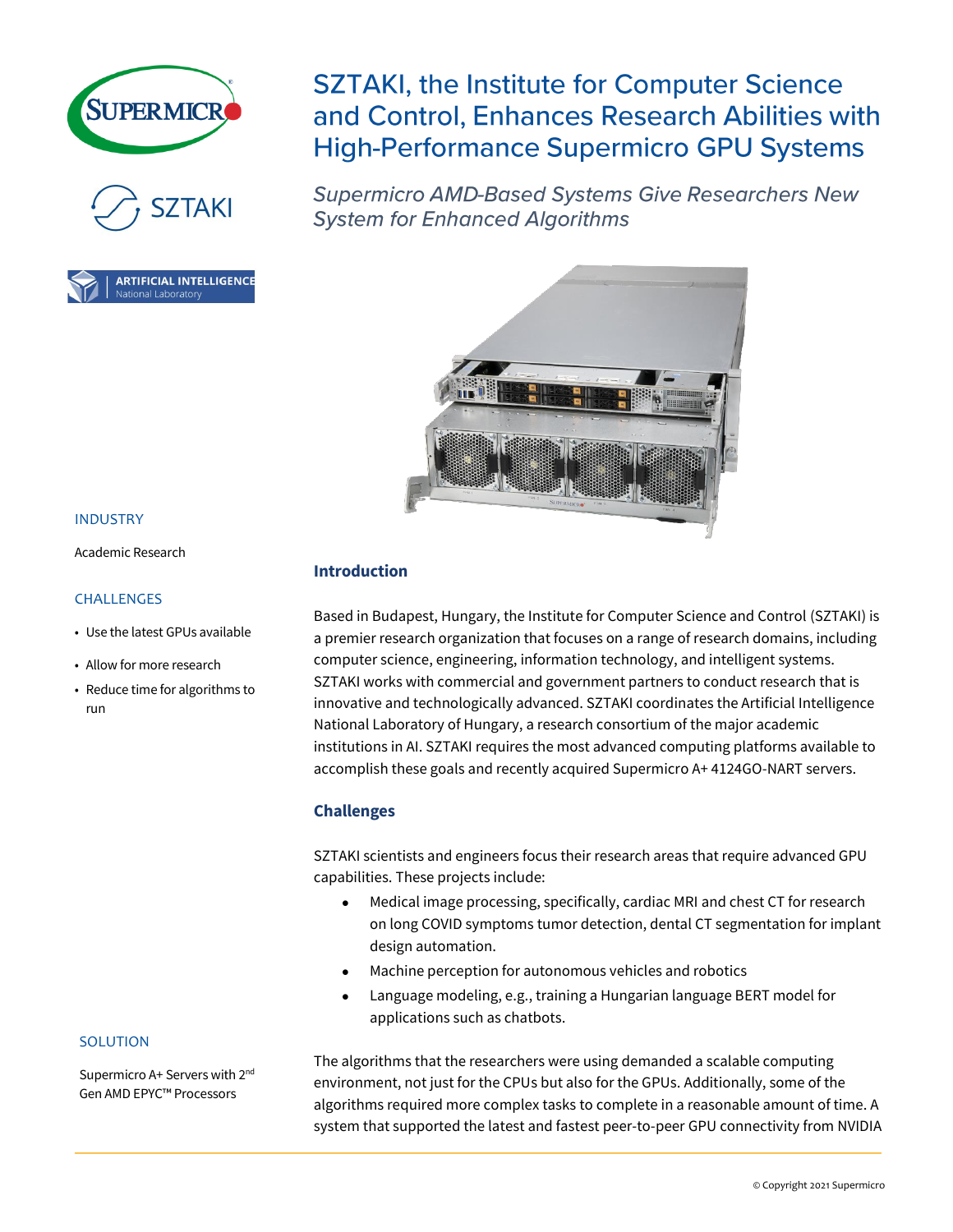was critical for researchers trying to solve complex problems in a reasonable amount of time.

# **Solution**

The team at SZTAKI investigated several servers from various system manufacturers and settled on acquiring Supermicro A+ 4124GO-NART GPU servers. This system contains two AMD CPUs and eight NVIDIA® HGX A100 GPUs. The system also includes one TB of DRAM. Using multiple GPUs connected with NVIDIA® NVLink® and NVIDIA® NVSwitch™, the GPUs can communicate at up to 600 GB/s Bi-directional Bandwidth. The AMD CPUs, operating at 3.2 GHz, run the applications, interacting with the GPU subsystem as needed. The NVIDIA HGX A100 8-GPU 40GB contains the latest Tensor Core GPUs, enabling applications to run faster and return results to the researchers faster than ever before.

#### **BENEFITS**

- Faster application performance
- Wider range of research areas to investigate

#### PRODUCTS

• Supermicro A+ GPU Server

"We are very pleased with the performance of our new A+ server from Supermicro. Our researchers are now able to advance our use of AI and focus on more advanced research. The combination of AMD CPUs with NVIDIA GPUs is working extremely well and helping solve a wide range of challenges."

> *Andras Benczur, scientific director, Artificial Intelligence National Laboratory Hungary, SZTAKI*

# SUPERMICRO

Supermicro is a global leader in high performance, green computing server technology and innovation. We provide our global customers with application-optimized servers and workstations customized with blade, storage, and GPU solutions. Our products offer proven reliability, superior design, and one of the industry's broadest array of product configurations, to fit all computational need.

For more information, visit [https://www.supermicro.com](https://www.supermicro.com/)



A+ 4124GO-NRT Specification

- 2 x 2<sup>nd</sup> Gen AMD EPYC™ CPUs 7F72 3.2 GHz
- 1 TB RAM
- GPU-NVTHGX-A100-SXM4-8

# **Benefits**

The teams at SZTAKI have increased their pace of research due to the new Supermicro system. This system allows the developers, students, and researchers to implement new algorithms to make discoveries quickly. Compared to their previous generation of servers, algorithms run approximately 20X faster on a number of tasks.

# **Summary**

SZTAKI is currently implementing its advanced algorithms on the Supermicro A+ 4124GO-NART GPU server. By reducing the time it takes to complete AI training, researchers can more quickly make decisions and produce better and more accurate outcomes.

# **Additional Resources:**

SZTAKI - <https://www.sztaki.hu/en>